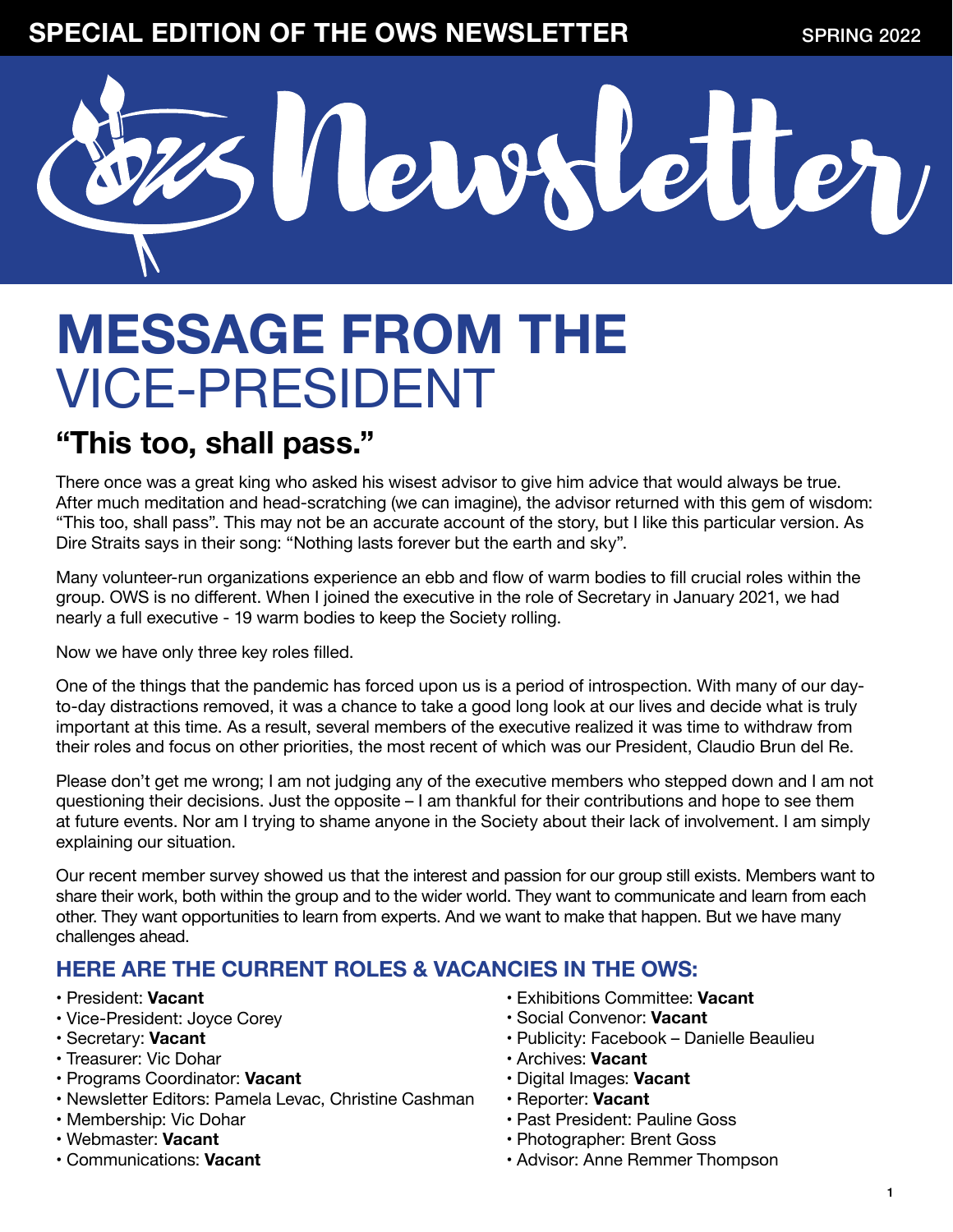Currently, we do not have enough warm bodies to run juried shows, arrange a gallery exhibition, research and recruit artists for workshops or demonstrations, communicate regularly with members, update the website, or promote the Society to recruit new members. We know exhibitions and workshops are important to our members, but as of right now, all these things are on hold.

I wasn't completely sure what I hoped to get from the Society when I joined. Having joined late in 2019 just before the world changed, I have never seen the Society operating in full swing. I have never attended an in-person exhibition, plein air event, or paint-together session. I am a self-taught artist, and know next to nothing about the art world, exhibitions, or galleries.

What I do have is a passion for this medium and for those of us brave enough to try to master it. I have a vision of a dynamic, thriving Society where members can share their own passion and knowledge, where we can grow and learn together, where we can make new friends. I am willing to work hard to make that vision come to life.

Make no mistake – we are experiencing an ebb tide and the Society cannot function with only 3 key executive roles filled for very long. Is there a possibility that the Society could ebb right out of existence? Of course, that is a possibility with any volunteer-run organization. The smaller the organization, the higher the possibility. Will that happen? I don't know. As I said, I am willing to work hard so that it won't.

The pandemic restrictions have eased, and we have an opportunity to meet and spend time together once again. To be more than a list of email recipients with a common interest. I am excited at the prospect.

We have scheduled our first in-person event (see announcement below). I am excited to get out and meet our members, to share their passion, and to get to know each other a bit. I hope you will join us.

We will be looking for volunteers to help with this event and other events in the future. Warm bodies to help with the flow, you might say. Please consider helping out when and where you can. You can email me directly at [president@owswatercolour.com](mailto:president%40owswatercolour.com?subject=).

Please take the time to read through the results of the member survey. I think you will find much in common with other members.

> **When things are bad, remember: It won't always be this way. Take one day at a time.**

**When things are good, remember: It won't always be this way. Enjoy every great moment.**

I hope to meet you all in the very near future and enjoy some great moments together.

Joyce Corey,

*Vice-President, Ottawa Watercolour Society*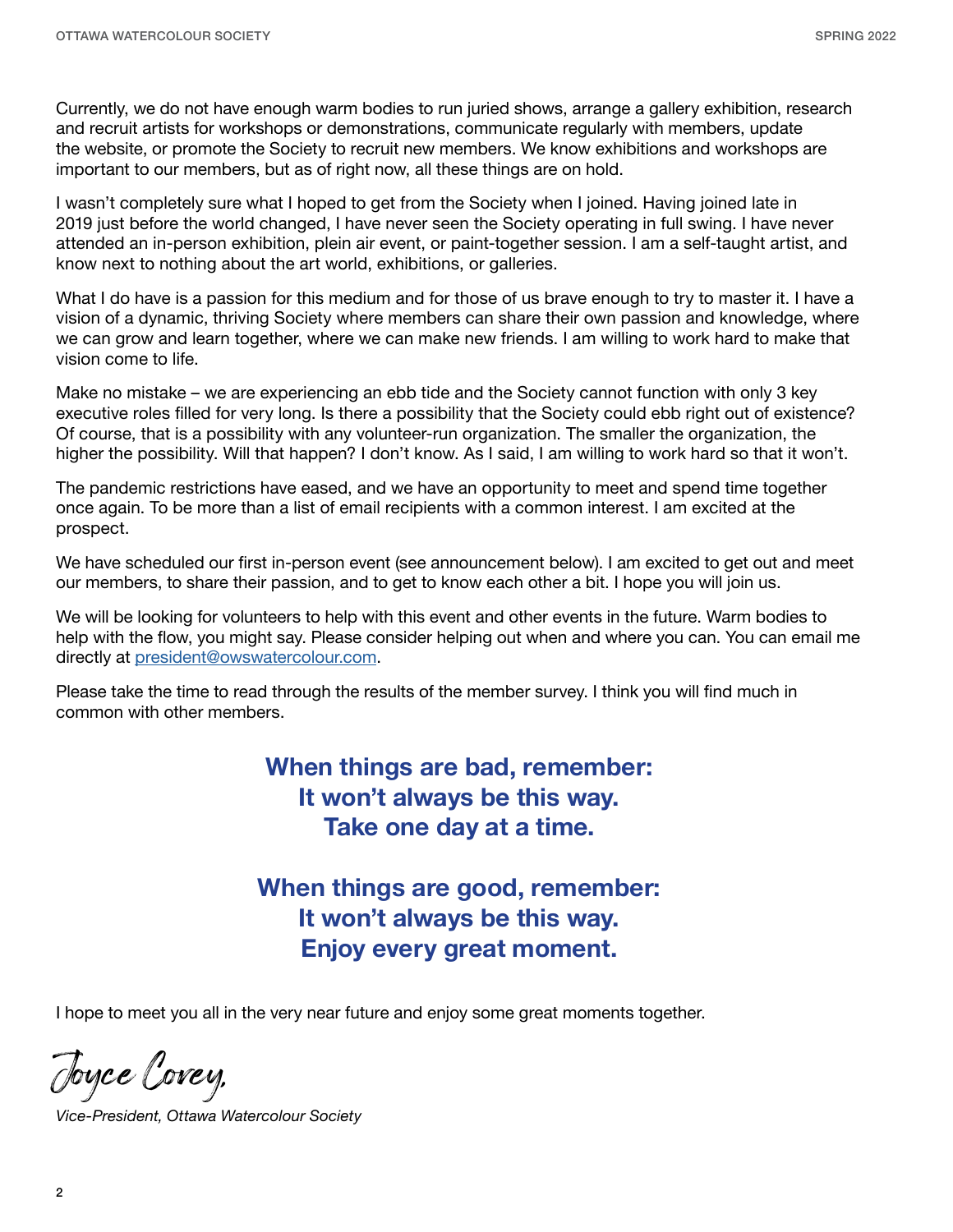## **SURVEY RESULTS**

#### **Dear members,**

As you know, we recently sent out a survey to all of you to get your thoughts and ideas about the OWS as we emerge from the pandemic. Many thanks to all of you who responded! Below, you will find a summary of what the survey revealed.

In recent editions of the newsletters, we have put out calls for volunteers to help renew the Executive of the OWS. Many of our members have resigned after years of service, and there are multiple positions to fill, if we hope to keep hosting events and functioning as a group. Perhaps this detailed picture of our membership will inspire you to come forward and see how you can help this lovely group of watercolourists spring back into life after two years of pandemic-induced hibernation!

Almost half of our 100+ members responded to the survey (we got 49 responses). "Respondents" and "members" are used interchangeably to refer to OWS members who responded to the survey.

If you would like more information about the survey, please contact Vic Dohar at [vicdohar@gmail.com.](mailto:vicdohar%40gmail.com?subject=)

#### **Section 1: About You**

- 75% of respondents are age 60 or older. The remaining 25% of our members are between the ages of 40 and 60.
- 55% of respondents are new to the society or have participated in less than 2 juried shows. 28% have attained Fellowship.
- Most members (65%) paint 1-2 times a week or less.
- 10% of respondents exhibit regularly in a gallery, and a majority exhibit with other art organizations, through their own website, or on social media.
- Members prefer to attend OWS events near where they live within the greater City of Ottawa, but 25% are willing to travel to other parts of the city for events.
- Membership is quite diverse and there seems to be no correlation between the results of any of the general questions.
- The comments from this section have a common theme: the desire for a community to connect with other watercolour artists, to share and exchange ideas.

#### **Section 2: Programs and Activities**

- The core OWS activities were ranked as follows:
	- **o 1st: Exhibitions**
	- **o 2nd: Workshops**
	- **o 3rd: Socializing with members**
	- **o 4th: Paint-ins, paint-outs, critiques**
	- **o 5th: Fellowship achievement program**

• There is generally low interest for the Fellowship program (20% of respondents are interested in obtaining their Fellowship).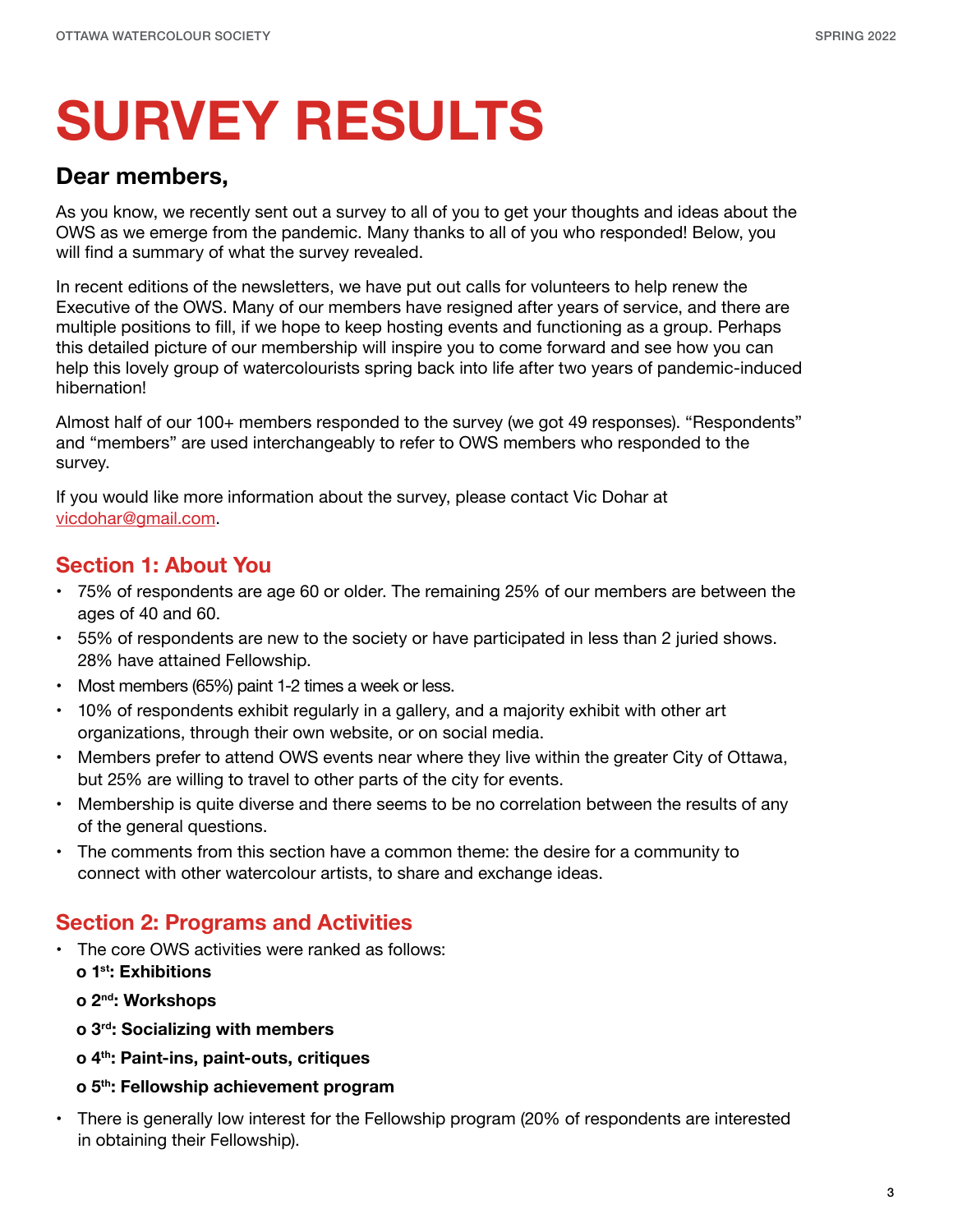- The types of workshops and training were ranked as follows:
	- **o 1st: Formal training classes with a renowned watercolourist**
	- **o 2nd: Technique and demonstration workshops**
	- **o 3rd: Critique sessions, member show and tell**
	- **o 4th: Technical workshops, like framing, stretching paper and photography**
	- **o 5th: Product demonstrations by commercial representatives**
	- **o 6th: The business of art, marketing, social media, and advertising**
- The great majority of members prefer to attend events during the day, on weekdays or weekends, with only 24% of respondents preferring weeknights.
- The majority of respondents would like to participate in regular activities every three months.
- Most members did not realize Zoom is available to them for their use in watercolour-related activities with other members.

#### **Section 3: Exhibiting Your Artwork**

- The majority of members feel that it is important to exhibit their artwork. However, there is not consensus about the importance of social media.
- 70% of respondents would like OWS to have in-person gallery exhibits. Members are also open to a mix of on-line and in-person exhibits.
- Close to 90% of respondents have not participated in a show at the Walter Baker centre gallery because they feel that the location is too far, and it is not conducive to sales. The survey reveals that respondents would prefer a different location for a physical gallery space that is more conducive to sales, easier to get to, and more aesthetically pleasing.
- Most respondents (75%) are comfortable with the entire jurying process being on-line for future juried exhibitions. However, the majority also feel that a mix of on-line and in-person exhibitions would be preferred.

#### **Section 4: Communications and Newsletter**

- Respondents are happy with the amount of communication received. They use email and the newsletter to keep up to date with what's happening in the OWS.
- Everyone reads and seems to appreciate the newsletter, and about half of respondents have downloaded past issues. There was a variety of suggested new topics for newsletter articles (product reviews and member recommendations were at the top of the list).

#### **Section 5: Website and Social Media**

- Most respondents never or rarely visit the OWS website. Only 10% visit it 2-4 times a month. The reasons given for visiting the website are: view the current on-line show; look at events and announcements; download the newsletter.
- Respondents prefer Facebook or Instagram for social media, overall.